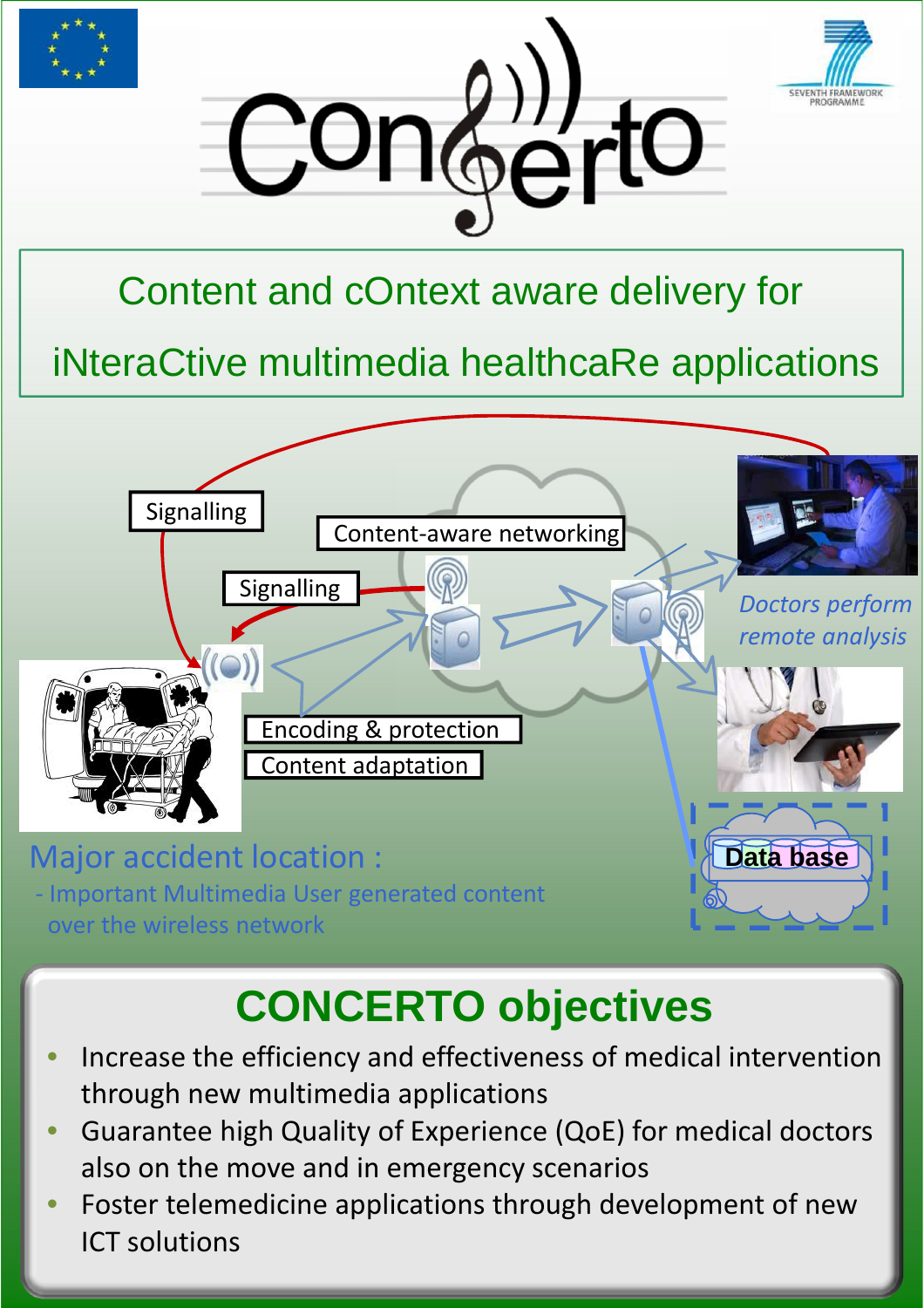### **Work Breakdown Structure**



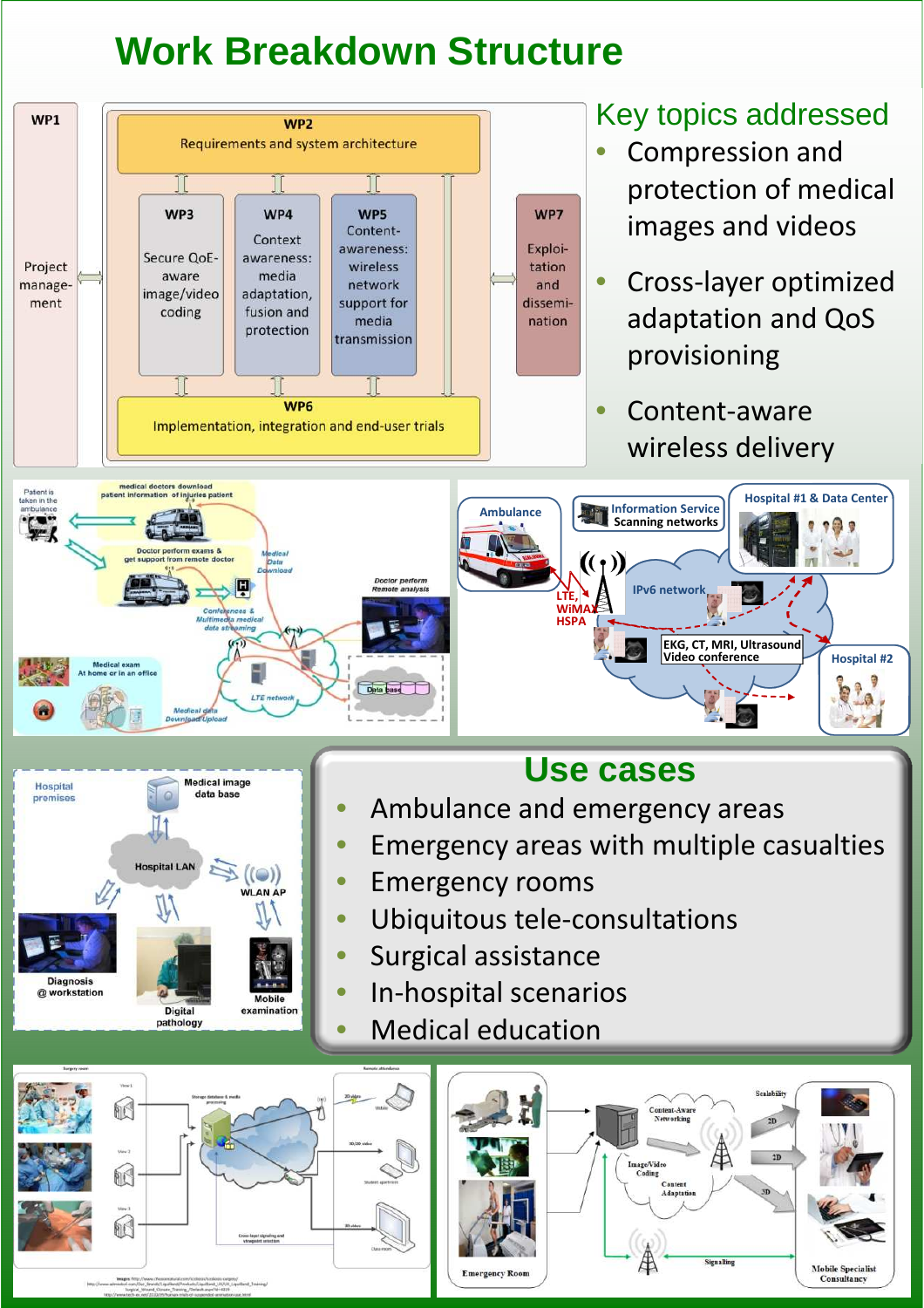#### **Main studies and results**

- New QoE metrics for medical domain
- Image and video compression algorithms for both medical and standard contents
- Multi-view and multi-camera video acquisition campaign
- Dynamic adaptation strategies for multimedia encoding and transmission
- Fine-grained distributed and dynamic mobility management
- New selective encryption algorithms
- Content- and context- aware network solutions
- OMNET based system simulator
- Validation of project technical results by medical staff
- Collaboration with two hospitals
- Proof of concept demonstrator